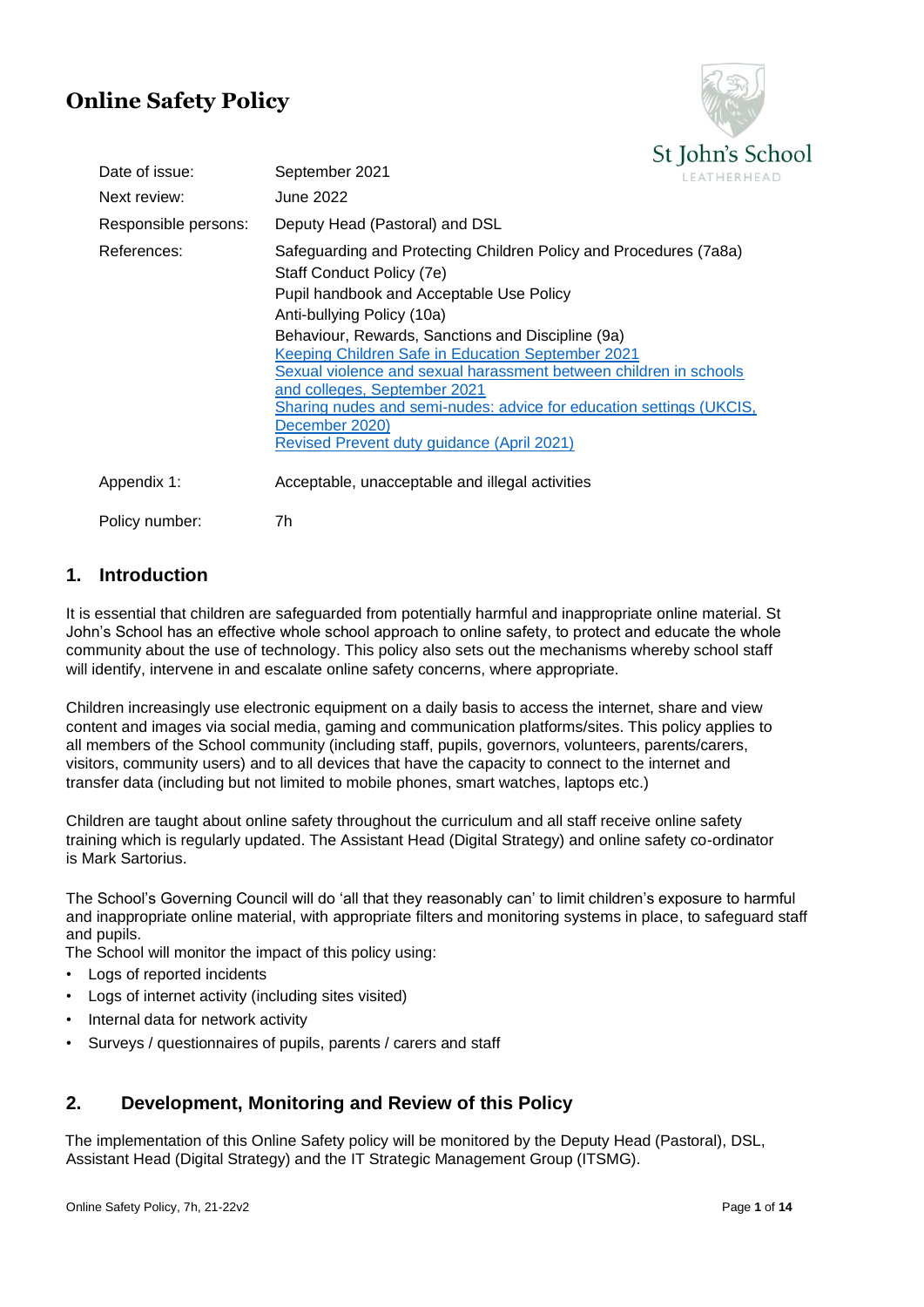The Deputy Head (Pastoral), DSL and Assistant Head (Digital Strategy) are responsible for the annual review of the School's approach to online safety, supported by an annual risk assessment that considers and reflects the risks our children face, which will inform policy and curriculum improvement.

The School's Governing Council will receive a report on the implementation of the Online Safety Policy as part of the annual review of safeguarding.

Should serious online safety incidents take place, the following persons / agencies should be informed: The Head, Senior Deputy Head, Deputy Head (Pastoral), Designated Safeguarding Lead and Nominated Safeguarding Governors. They will determine the course of action to be taken. If the issue involves safeguarding concerns, then the School's Safeguarding policy will be followed in order to determine whether to inform external persons/agencies. Reviews of serious incidents will inform improvements to policy and practice.

## **3. Roles and Responsibilities**

### **3.1 The Governing Council**

The Governing Council has overall legal responsibility to safeguard and promote the welfare of children and provide them with a safe environment in which to learn. The Governors will ensure that, as part of the requirement for staff to undergo regularly updated safeguarding training and the requirement to ensure children are taught about safeguarding, including online safety, that online safety training for staff is integrated, aligned and considered as part of the overarching safeguarding approach.

The Lead Governor for Safeguarding (Angela Wright) meets regularly with the Designated Safeguarding Lead and Deputy Head (Pastoral) and the Lead Governor for Safeguarding reports back to Governing Council as appropriate.

### **3.2 The Head and Senior Management Team**

The Head has a duty of care for ensuring the safety (including online safety) of members of the school community, though the day-to-day responsibility for online safety will be delegated to the Designated Safeguarding Lead and the Assistant Head (Digital Strategy).

The Head and (at least) another member of the Senior Leadership Team / Senior Management Team should be aware of the procedures to be followed in the event of a serious allegation of online abuse or breach of this policy being made against a member of staff.

The Senior Leadership Team / Senior Management Team will receive regular monitoring reports from the Assistant Head (Digital Strategy).

### **3.3 The Designated Safeguarding Lead (DSL)**

The DSL takes lead responsibility for all safeguarding and child protection matters at the School, including online safety, and supports all other staff in dealing with any child protection concerns that arise. The DSL is trained in online safety issues. When necessary the DSL will liaise with external agencies such as the Children's Single Point of Access (C-SPA), Early Help or Police.

### **3.4 Assistant Head (Digital Strategy)**

- Takes day to day responsibility for online safety and has a leading role in establishing and reviewing the school online safety policies / documents
- Ensures that all staff are aware of the procedures that need to be followed in the event of an online safety incident taking place
- Provides training and advice for staff
- Is responsible for online safety education for pupils, mapping and reviewing the online safety curricular provision – ensuring relevance, breadth and progression
- Consults stakeholders including parents / carers and the pupils about the online safety provision
- Liaises with school technical staff
- Monitoring network / internet / incident logs with the IT Network Manager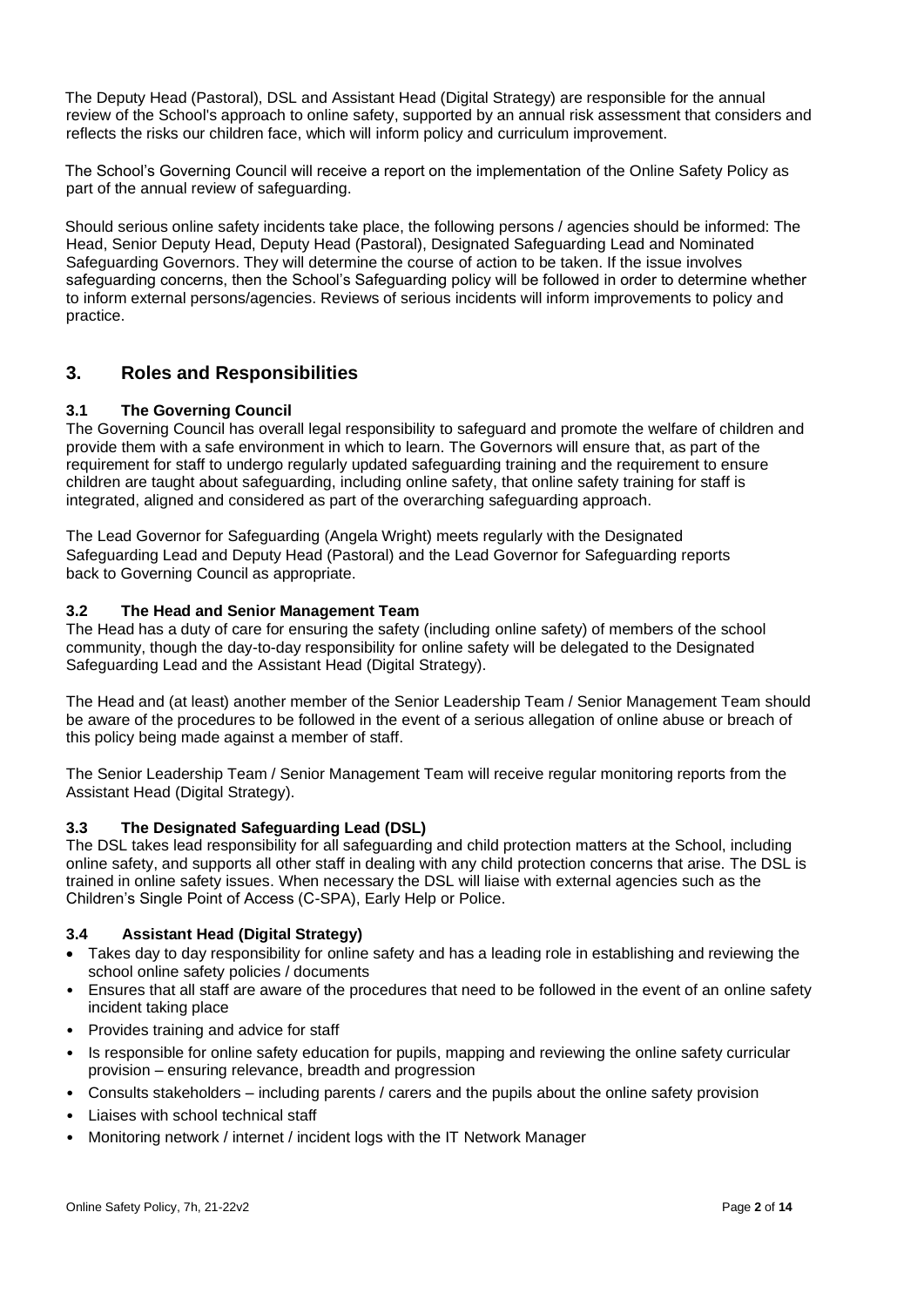- Receives reports of filtering/online safety incidents and passes these to the Assistant Head (Safeguarding)/DSL and Deputy Head (Pastoral)
- Production, review and monitoring of the school filtering policy and requests for filtering changes in collaboration with the IT Network Manager
- Reports regularly to Senior Management Team (in SMT meetings).

### **3.5 IT Network Manager**

The IT Network Manager is responsible for ensuring that:

- The School's technical infrastructure is secure and is not open to misuse or malicious attack
- The School meets required online safety technical requirements
- Users may only access the networks and devices through a properly enforced password protection policy, in which passwords are regularly changed
- The filtering is applied and updated on a regular basis
- They keep up to date with online safety technical information in order to effectively carry out their online safety role and to inform and update others as relevant
- The use of the network is regularly monitored in order that any misuse or attempted misuse can be reported to the Assistant Head (Digital Strategy) for investigation
- Monitoring software and systems are kept up to date.

### **3.6 Teaching and Support Staff**

Teachers and support staff are responsible for ensuring that:

- They have an up-to-date awareness of online safety matters and of this online safety policy and practices
- They have read, understood and agreed to the IT Acceptable Use Policy which is incorporated in the Staff Conduct Policy (section 18).
- They report any suspected misuse or problem to the Assistant Head (Digital Strategy) for investigation
- All digital communications with other staff, pupils and parents are on a professional level
- They help pupils acquire a good understanding of research skills and the need to avoid plagiarism and uphold copyright law.
- Staff should act as good role models in their use of digital technologies, the internet and mobile devices.

### **3.7 Pupils**

Our pupils:

- Are involved in the development and review of this Policy through discussion in lessons and other forums, in an age appropriate way.
- Are responsible for using the School ICT systems in accordance with the Online Safety Agreement, which is signed when a pupil first joins the School and re-agreed periodically thereafter.
- Will be expected to know and understand policies on the use of IT/connected devices and cyber-bullying.
- Should understand the importance of adopting good online safety practice when using connected technologies out of school and realise that the School's Online Safety Policy covers their actions out of school, where related to their membership of the School.

### **3.8 Parents**

Parents play a crucial role in ensuring that their children understand the need to use the internet/mobile/connected devices in an appropriate way*.* Parents are invited to attend online safety training, are encouraged to support the School in promoting good online safety practice and to follow guidelines on the appropriate use of:

- digital and video images taken at school events
- their children's personal devices in the School (where this is allowed)

### **3.9 Community Users, Visitors and Volunteers**

Community users, visitors and volunteers who access school systems will be expected to sign a Visitors' Acceptable Use Policy before being provided with access to school systems.

### **4. Policy Statement**

The School will seek to keep pupils safe online by: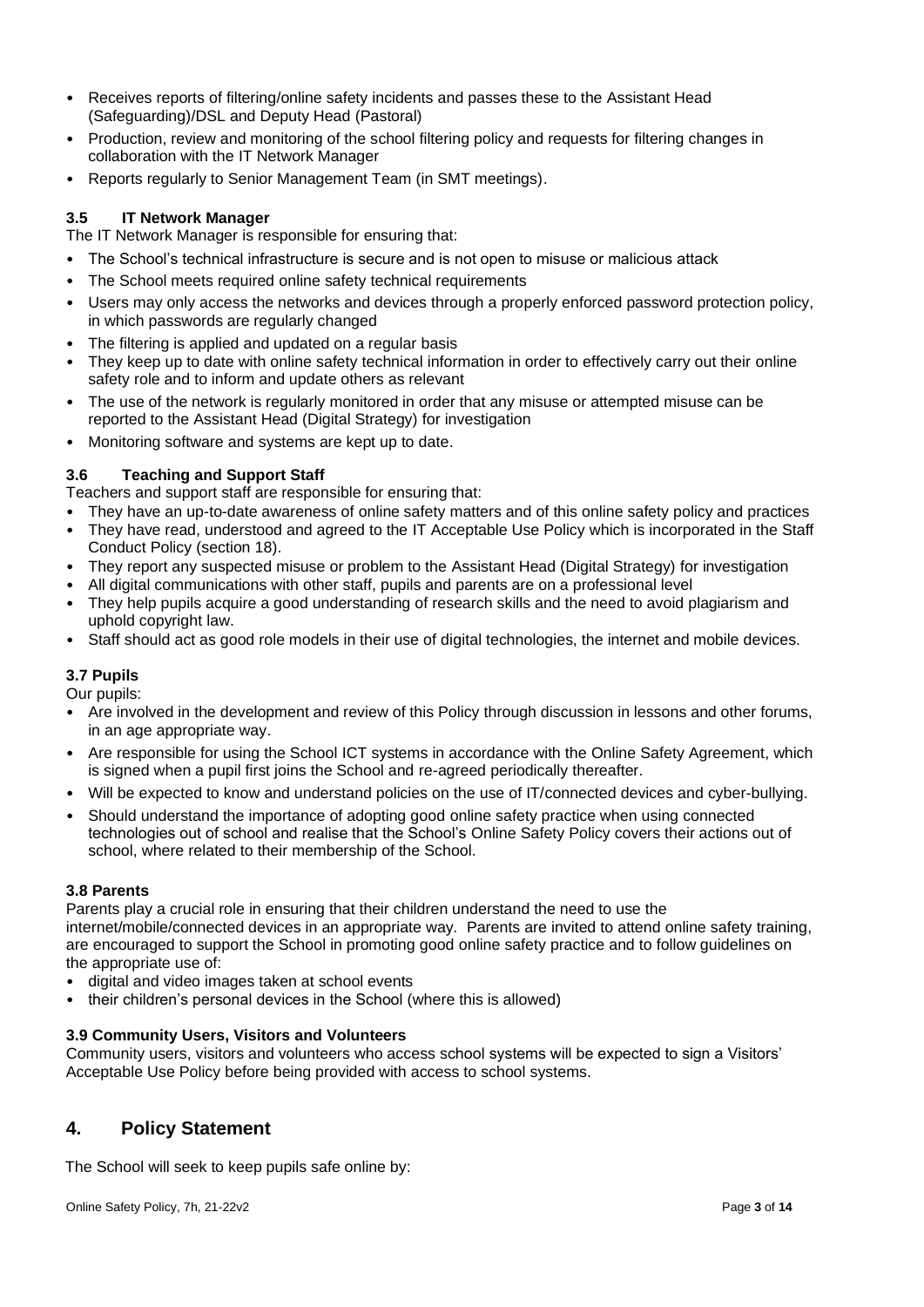- appointing an online safety co-ordinator (Assistant Head (Digital Strategy), Mark Sartorius)
- providing clear guidance to staff about how to behave online, through the Staff Conduct Policy and training
- supporting pupils to use the internet, social media and mobile phones in a way that keeps them safe and shows respect for others
- supporting and encouraging parents and carers to do what they can to keep their children safe online
- developing an online safety agreement for use with pupils and their parents/carers
- developing clear and robust procedures to enable us to respond appropriately to any incidents of inappropriate online behaviour, whether by an adult or a child/young person
- reviewing and updating the security of our IT systems regularly
- ensuring that user names, logins, email accounts and passwords are used effectively
- ensuring personal information about the staff and pupils is held securely and shared only as appropriate
- providing supervision, support and training for staff and volunteers about online safety
- examining and risk assessing any social media platforms and new technologies before they are used within the organisation.

KCSIE categorises the breadth of online safety issues into four areas of risk, the four 'C's:

- CONTENT: being exposed to illegal, inappropriate or harmful content, for example: pornography, fake news, racism, misogyny, self-harm, suicide, anti-Semitism, radicalisation and extremism.
- CONTACT being subjected to harmful online interaction with other users; for example: peer to peer pressure, commercial advertising and adults posing as children or young adults with the intention to groom or exploit them for sexual, criminal, financial or other purposes'.
- CONDUCT: personal online behaviour that increases the likelihood of, or causes, harm; for example, making, sending and receiving explicit images (e.g consensual and non-consensual sharing of nudes and semi-nudes and/or pornography, sharing other explicit images and online bullying; and
- COMMERCE: risks such as online gambling, inappropriate advertising, phishing and or financial scams. If you feel your pupils, students or staff are at risk, please report it to the Anti-Phishing Working Group (https://apwg.org/).

The School will deal with online safety incidents in accordance with the procedures outlined in both this policy and in associated school policies, such as *Safeguarding and Protecting Children Policy and Procedure*, *Anti-Bullying* and *Behaviour, Rewards, Sanctions and Discipline.* It will, where known, inform parents of incidents of inappropriate online safety behaviour that take place out of school.

#### **4.1 Education - Pupils**

The School is aware that for many children the distinction between the online world and other aspects of life is less marked than for some adults. Children often operate very freely in the online world and by secondary school age some are likely to be spending a substantial amount of time online.

Online safety should be a focus in all areas of the curriculum and staff should reinforce online safety messages across the curriculum. The online safety curriculum should be broad, relevant and provide progression, with opportunities for creative activities and will be provided in the following ways:

- A planned online safety curriculum is provided as part of the PSHE and RSE schemes of work and is regularly revisited.
- The school recognises that a one size fits all approach may not be appropriate for all children, and a more personalised or contextualised approach for more vulnerable children, victims of abuse and some SEND children might be needed.
- Key online safety messages are reinforced as part of a planned programme of assemblies and tutorial/pastoral activities. Using materials from the National Online Safety company.
- Pupils are taught to be critically aware of the materials and content they access on-line and be guided to validate the accuracy of information.
- Pupils are helped to understand the need for the Online Safety Agreement and encouraged to adopt safe and responsible use both within and outside the School.
- Pupils are helped to understand the benefits associated with social media, online posting and messaging.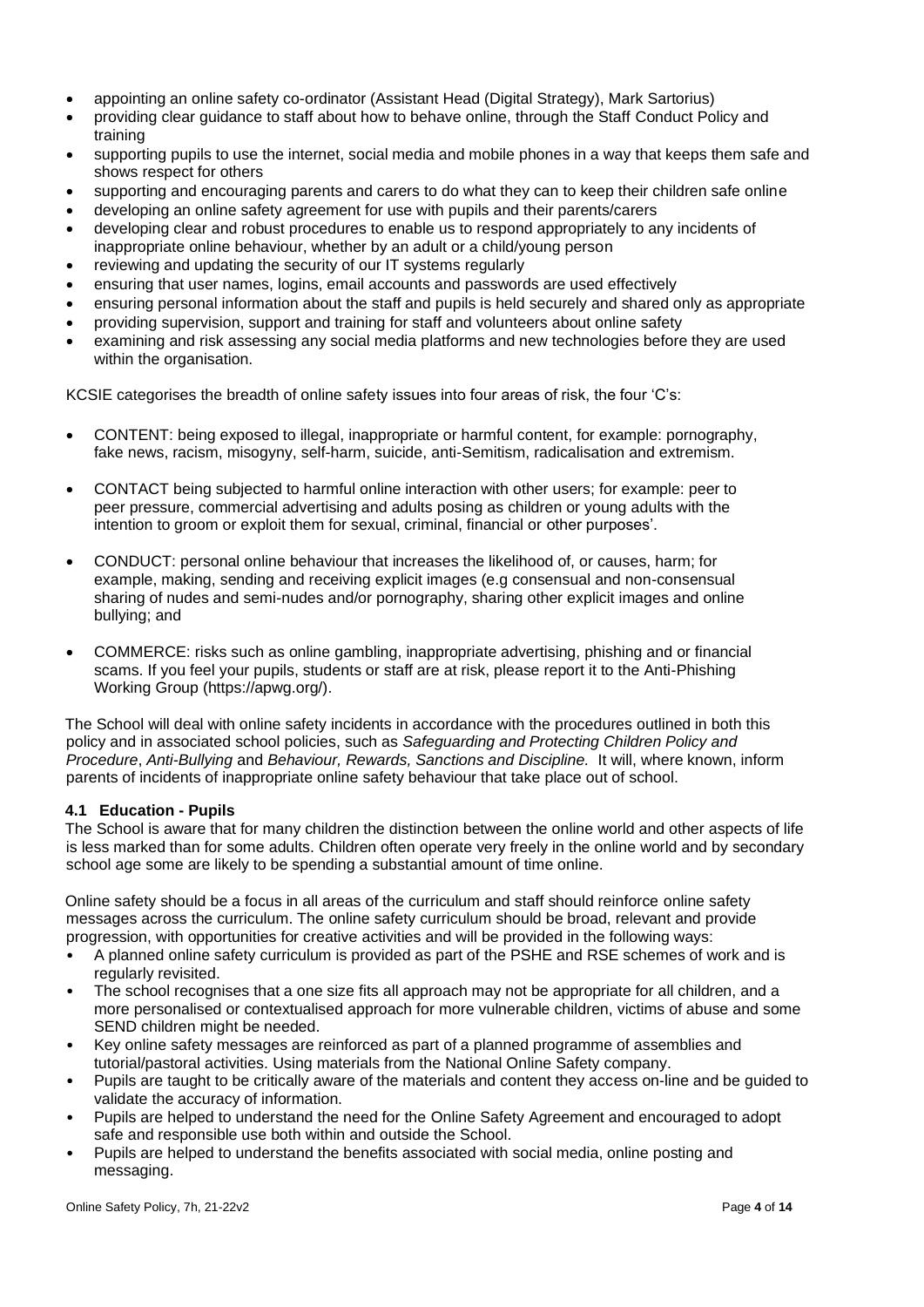- It is accepted that from time to time, for good educational reasons, pupils may need to research topics that would normally result in internet searches being blocked. In such a situation, staff can request IT support to remove those sites from the filtered list for those pupils. Any requests to do so should be audited by the IT Network Manager, and clear reasons for the need must be established and recorded.
- Staff should be aware that children with particular skill and interest in computing and technology may inadvertently or deliberately stray into cyber-dependent crime. If there are concerns about a child in this area, the DSL (or a deputy), will consider a referral into the [Cyber Choices](http://www.cyberchoices.uk/) programme. This programme aims to intervene where young people are at risk of committing, or being drawn into, low level cyberdependent offences and divert them to a more positive use of their skills and interests.

### **4.2 Education - Parents and Carers**

Parents play an essential role in the education of their children and in the monitoring/regulation of their child's online behaviour. The school provides information and awareness to parents through seminars, newsletters and the provision of online resources.

#### **4.3 Education - Staff and Volunteers**

It is essential that all staff receive Online safety training and understand their responsibilities, as outlined in this policy. Training will be arranged and overseen by the Assistant Head (Digital Strategy), recorded as having taken place as follows:

- Training is made available to staff and is regularly reinforced. The Assistant Head (Digital Strategy) ensures that an audit of the online safety training needs of all staff carried out regularly with support of independently provided training resources.
- All new staff are informed of their obligations with regard to online safety as part of their induction, fully understand and agree to the IT Acceptable Use Policy, section 18 of the Staff Conduct Policy.
- The Assistant Head (Digital Strategy) and DSL will receive regular updates through attendance at external training.
- This policy and its updates will be presented to and discussed by staff as part of Inset training.
- Updates regarding current online threats will be communicated to all staff.

#### **4.4 Education - Governors**

The Safeguarding Governors take part in online safety training/awareness sessions:

- Attendance at training provided by any relevant organisation
- Monitoring of school training and information sessions for staff or parents.

# **5. Technical – infrastructure / equipment, filtering and monitoring**

- School technical systems will be managed in ways that ensure that the school meets recommended technical requirements.
- There will be regular reviews and audits of the safety and security of school technical systems including reviews by independent experts.
- Servers, wireless systems and cabling must be securely located and physical access restricted.
- All users will have clearly defined access rights to school technical systems and devices.
- All users will be provided with a username and secure password by IT who will keep an up to date record of users and their usernames. Users are responsible for the security of their username and password and will be required to change their password at set intervals.
- The "master / administrator" passwords for the school ICT system, used by the IT Network Manager (or other person) must also be available to the Head or other nominated senior leader and kept in a secure place (e.g. school safe).
- The IT Network Manager is responsible for ensuring that software licence logs are accurate and up to date and that regular checks are made to reconcile the number of licences purchased against the number of software installations.
- Internet access is filtered for all users. Illegal content (child sexual abuse images) is filtered by the broadband or filtering provider by actively employing the Internet Watch Foundation's Child Abuse Image Content (CAIC) list. Content lists are regularly updated and internet use is logged and regularly monitored. There is a clear process in place to deal with requests for filtering changes.
- The school has provided enhanced / differentiated user-level filtering.
- School technical staff regularly monitor and record the activity of users on the school technical systems and users are made aware of this in the IT Acceptable Use Agreements.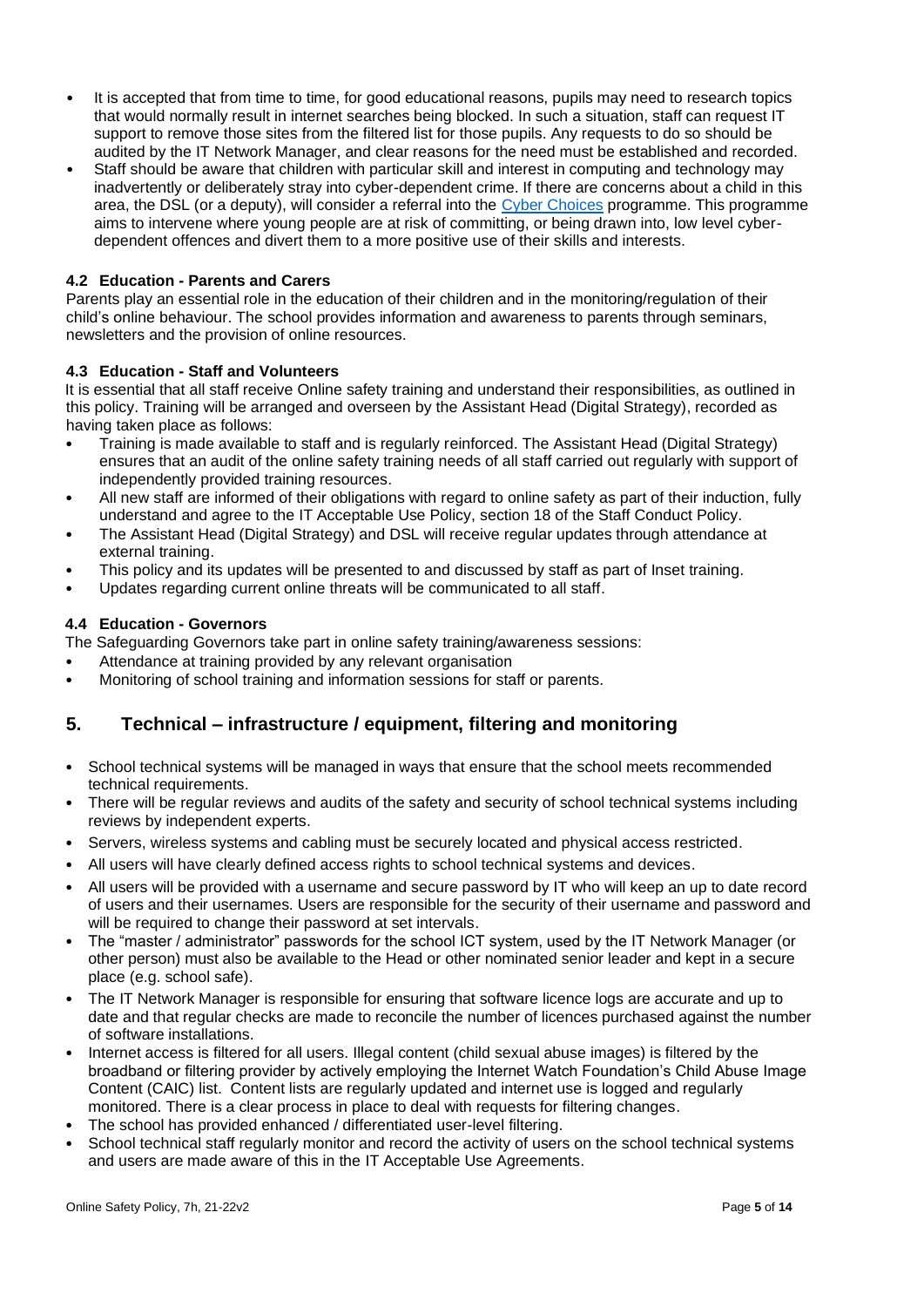- The online Help Desk is in place for users to report any actual / potential technical incident / security breach to the relevant person (the IT Network Manager).
- Appropriate security measures are in place to protect the servers, firewalls, routers, wireless systems, work stations, mobile devices etc. from accidental or malicious attempts which might threaten the security of the school systems and data. These are tested regularly. The school infrastructure and individual workstations are protected by up to date virus software.
- An agreed procedure is in place for the provision of temporary access of "guests" (e.g. trainee teachers, supply teachers, visitors) onto the school systems.
- An agreed policy is in place regarding the extent of personal use that users (staff / pupils / community users) and their family members are allowed on school devices that may be used out of school.
- An agreed policy is in place through the network use policy that forbids staff from downloading executable files and installing programmes on school devices.

# **6. Remote teaching and learning: Safeguarding and Microsoft Teams**

The safeguarding of both pupils and staff must be maintained in remote spaces. All the same policies, rules and guidelines remain in place and adherence to all statutory guidance is demanded. The virtual learning space, notably video-conferencing, creates a new set of challenges, however, for which there are specific St John's School guidelines. These are, as follows:

For pupils:

- Recording or screen-shots of staff and/or pupils during a virtual lesson is prohibited.
- Pupils should select the location of their video-conferencing carefully and adhere to the following rules:
	- o It must not be a bedroom.
	- $\circ$  There should be nothing which identifies the life of or location of the household in any detail.
- School organised video-conferencing should only be used for lessons and staff communication and not for pupil-to-pupil communication, and can only take place from Monday to Friday between the hours of 09.00 and 17.00 (i.e. the School's normal teaching hours).

### For staff:

- Staff should select the location of their video-conferencing carefully and adhere to the following rules:
	- $\circ$  It must not be a bedroom. The room should be well lit and the visible background area should be checked to ensure that there is nothing which identifies the life of or location of the household in any detail.
	- $\circ$  Other members of the household must not be in the room during any St John's videoconferencing: they must not have access to other St John's pupils via video or audio.
- The Senior Leadership Team and IT Department will be able to access all Microsoft Teams and Heads of academic departments will be able to access their own departments' Teams for monitoring and safeguarding purposes. This should be seen by all parties as a virtual parallel to drop-ins and lesson observations.
- Teaching via video-conference or other online communication means must only take place from Monday to Friday between the hours of 09.00 and 17.00 (i.e. the School's normal teaching hours).
- Staff should record details (e.g. names, date, time/duration, purpose, outcome) and submit to the Deputy Head (Academic) and Head of department any additional conference calls to individual students to support their learning.
- Deputy Head (Academic) will circulate a list of any pupils that are withdrawn from video-conferencing by their parents.

# **7. Mobile Technologies - BYOD**

Mobile technology devices may be school owned/provided or personally owned and might include: smartphone, tablet, notebook / laptop, smartwatches or other technology that usually has the capability of utilising the school's wireless network. The device then has access to the wider internet which may include the school's learning platform and other cloud based services such as email and data storage.

All users should understand that the primary purpose of the use mobile / personal devices in a school context is educational. The mobile technologies policy should be consistent with and inter-related to other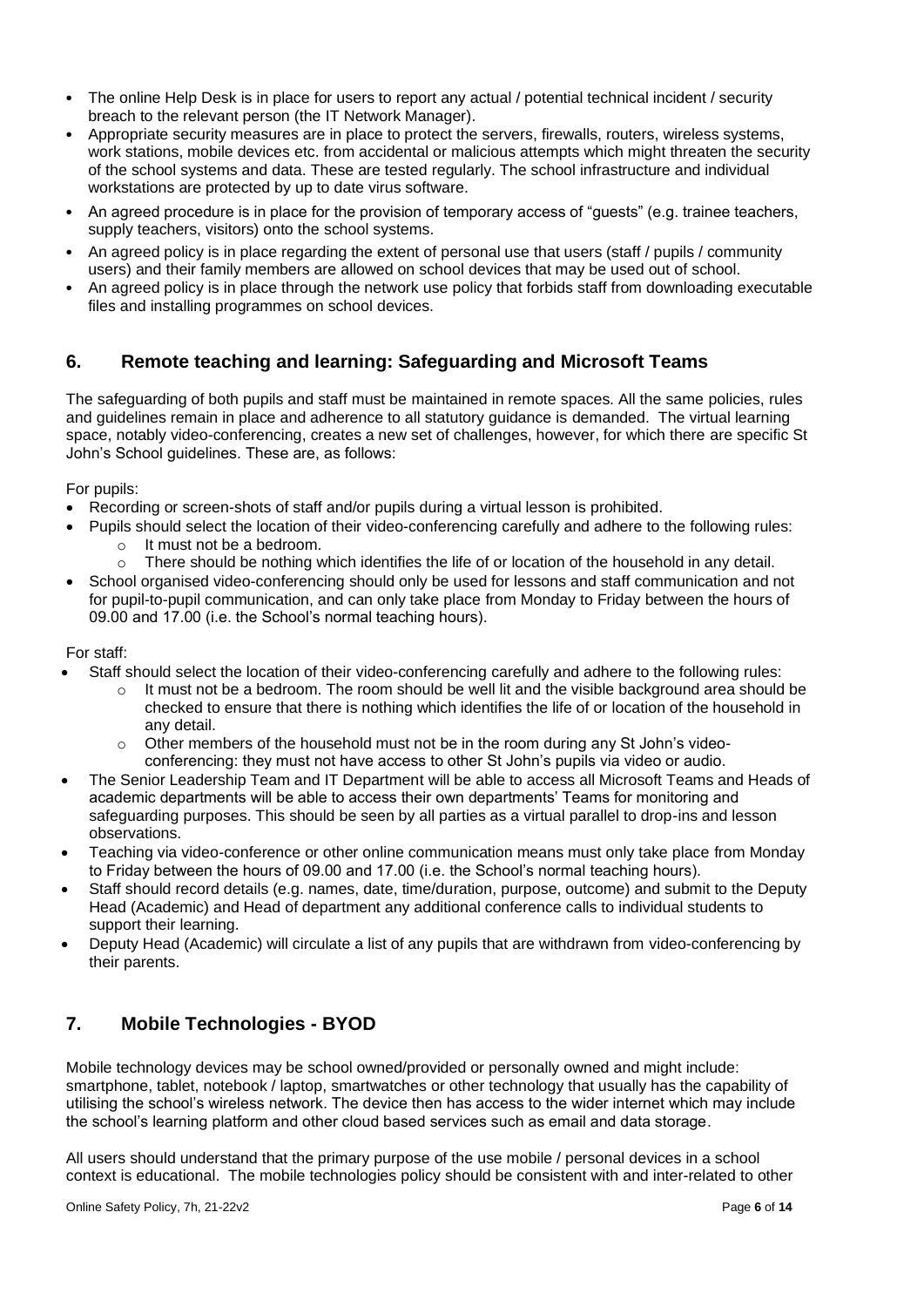relevant school polices including but not limited to the Safeguarding and Protecting Children Policy, Behaviour Rewards Sanctions and Discipline, Anti-bullying Policy, Staff Conduct Policy (includes IT Acceptable Use), and policies around theft or malicious damage. Teaching about the safe and appropriate use of mobile technologies is an integral part of the school's online safety education programme.

Mobile phones may be brought to school. Lower School, Fourth Form and Fifth Form must hand in phones during the School Day. Only Sixth Form may retain their phones during the day and after lights out when boarding.

# **8. Use of digital and video images**

Please also see the Staff Conduct Policy, section 17. The development of digital imaging technologies has created significant benefits to learning, allowing staff and pupils instant use of images that they have recorded themselves or downloaded from the internet. However, staff, parents and pupils need to be aware of the risks associated with publishing digital images on the internet. Such images may provide avenues for cyberbullying to take place. Digital images may remain available on the internet forever and may cause harm or embarrassment to individuals in the short or longer term. It is common for employers to carry out internet searches for information about potential and existing employees. The school will inform and educate users about these risks and will implement policies to reduce the likelihood of the potential for harm:

- When using digital images, staff should inform and educate pupils about the risks associated with the taking, use, sharing, publication and distribution of images. In particular they should recognise the risks attached to publishing their own images on the internet e.g. on social networking sites.
- In accordance with guidance from the Information Commissioner's Office, parents are welcome to take videos and digital images of their children at school events for their own personal use. To respect everyone's privacy and in some cases protection, these images should not be published / made publicly available on social networking sites, nor should parents comment on any activities involving other pupils in the digital / video images.
- As per the School's Staff Conduct Policy (section 17), staff and volunteers should avoid using personal mobile phones/tablets to take images of children and should, where possible, only use School phones, tablets, video, and photography equipment. School cameras can be borrowed from the MIS Manager. If no school equipment is available, images should be transferred straight onto the school network and deleted from the personal device and from personal cloud storage areas and staff should report to the Deputy Head (Pastoral) that this has taken place. All images of children should be stored securely and only accessed by those authorised to do so. Staff should delete any images from their personal media once the picture has been downloaded and stored on the school network.

When taking photos or videos the following should be considered:

- The purpose of the activity must be clear:
- All images should be open to scrutiny to ensure that they are appropriate;
- Images should not be made during one-to-one situations;
- Ensure that the pupil or pupils are appropriately dressed;
- Ensure that the pupils understand why the picture is being taken;
- Images must not be taken secretively;
- Pupils must not take, use, share, publish or distribute images of others without their permission;
- Photographs published on the website, or elsewhere that include pupils will be selected carefully and will comply with good practice guidance on the use of such images;
- Pupils' full names will not be used anywhere on a website or blog, particularly in association with photographs;
- Written permission from parents will be obtained before photographs of pupils are published on the school website;
- Pupil's work can only be published with the permission of the pupil and or parent.

### **Staff should not record pupils when using Microsoft Teams, staff wishing to record an online lesson must seek permission from the Deputy Head (Academic).**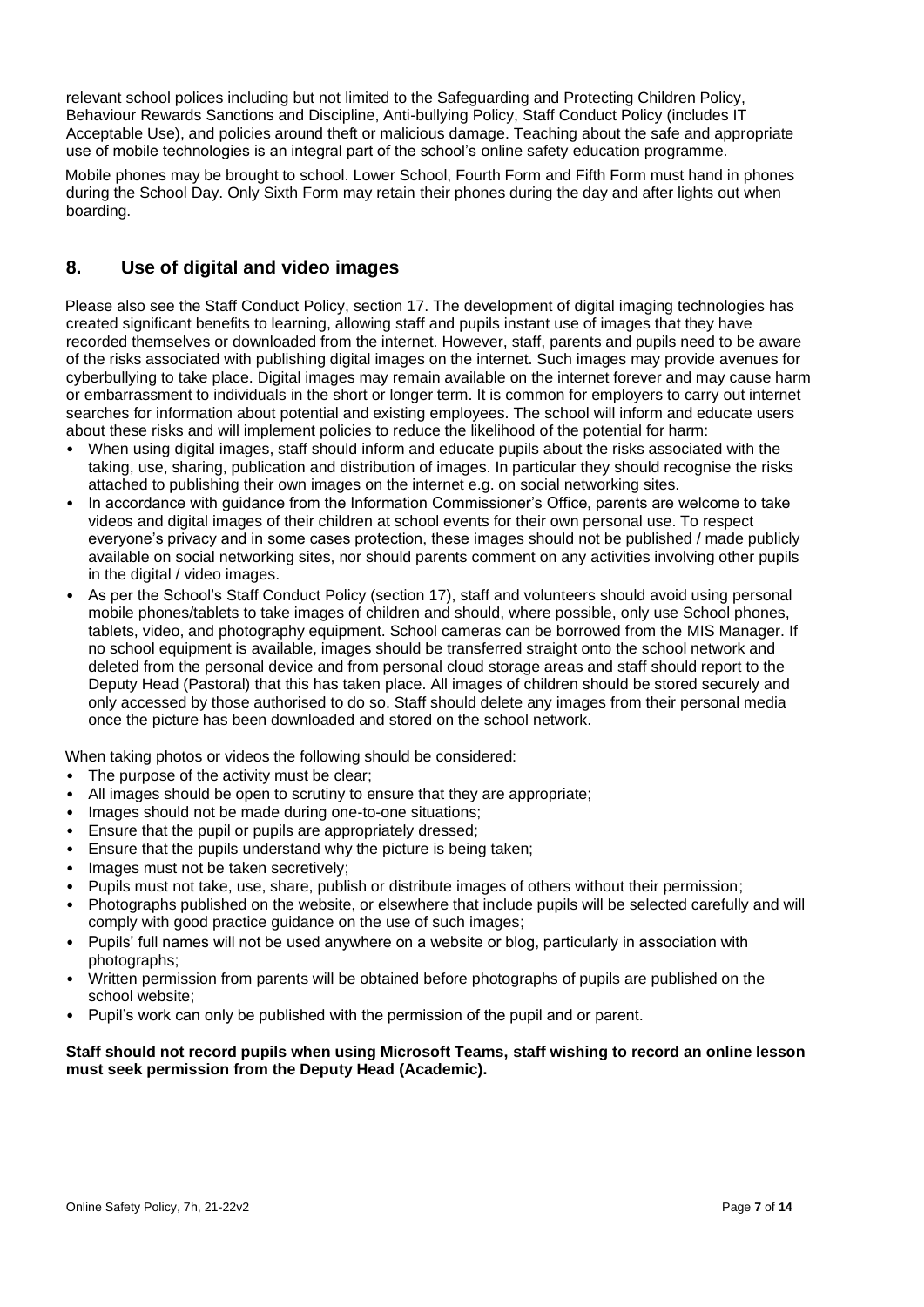# **9. Data Protection**

The School has a Data Protection Policy and Compliance Procedures for Staff and an Information Security Policy which all staff should be familiar with, to make sure that personal data is kept safe when working in school or off-site and using personal devices. Please refer to those policies for further detail. Regular staff and pupil training on information security is provided.

# **10. Communications**

A wide range of rapidly developing communications technologies has the potential to enhance learning.

When using communication technologies the School considers the following as good practice:

- The official School email service may be regarded as safe and secure. Users should be aware that email communications may be monitored.
- Users must immediately report, to the IT Network Manager, the HR Manager or their Line Manager (as appropriate) the receipt of any communication that makes them feel uncomfortable, is offensive, discriminatory, threatening or bullying in nature and must not respond to any such communication.
- Any digital communication between staff and pupils or parents (email, chat, VLE etc.) must be professional in tone and content. *These communications may only take place on official (monitored) school systems. Personal email addresses, text messaging or social media must not be used for these communications.*
- Staff must not contact pupils at home unless absolutely necessary. In such circumstances the School email or Microsoft Teams must be used and communication should be restricted to the hours **0730-2130.**

# **11. Social Media - Protecting Professional Identity**

The School has a duty of care to provide a safe learning environment for pupils and staff. The School could be held responsible, indirectly, for acts of their employees in the course of their employment. Staff members who harass, cyberbully, discriminate on the grounds of sex, race, disability (or other protected characteristics) or who defame a third party may render the School liable to the injured party.

The School provides the following measures to ensure reasonable steps are in place to minimise risk of harm to pupils, staff and the School through:

- Ensuring that personal information is not published
- Training is provided including: acceptable use, social media risks, checking of settings, data protection, reporting issues.
- Clear reporting guidance, including responsibilities, procedures and sanctions.

School staff should ensure that:

- No reference should be made in social media to pupils, parents or school staff.
- They do not engage in online discussion on personal matters relating to members of the school community.
- Personal opinions should not be attributed to the School.
- Security settings on personal social media profiles are regularly checked to minimise risk of loss of personal information.

The School's official social media accounts are managed and monitored by the Communications Department to ensure compliance with the Social Media, Data Protection, Communications, Digital Image and Video Policies.

Please also refer to section 16 of the Staff Conduct Policy.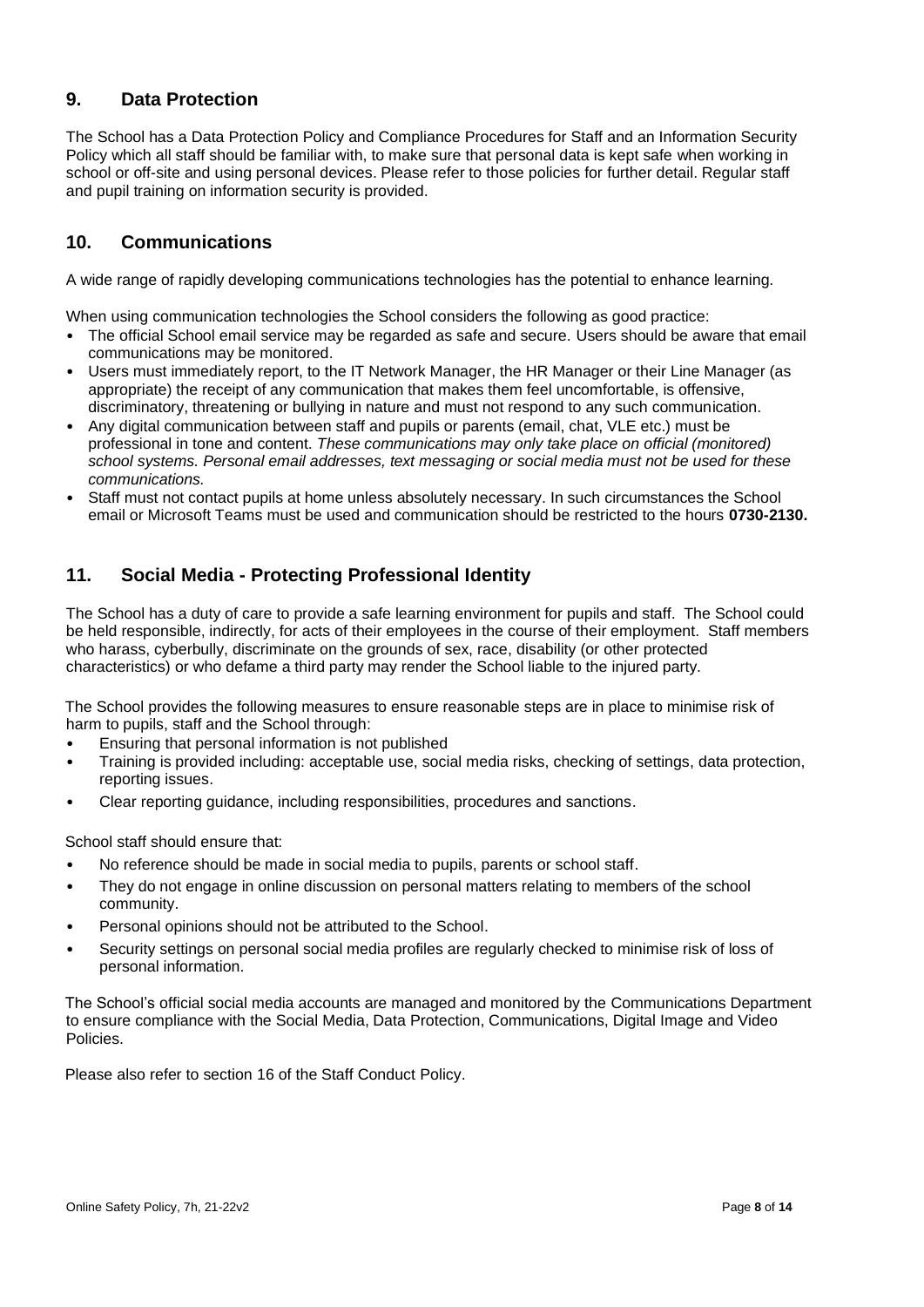# **12. Responding to online safety incidents**

The following guidance is intended for use when staff need to manage incidents that involve the use of online services. It encourages a safe and secure approach to the management of the incident. Incidents might involve illegal or inappropriate activities; please see Appendix 1 for clarification of acceptable / unacceptable / illegal online activities.

Advice for schools on how to respond to the sharing of "nudes and semi-nudes" (formerly referred to as 'sexting' and 'youth produced sexual imagery') is in section 24 of the School's Safeguarding and Protecting Children Policy and Procedures. The full guidance from the UK Council for Internet Safety (UKCIS) can be found [here.](https://www.gov.uk/government/publications/sharing-nudes-and-semi-nudes-advice-for-education-settings-working-with-children-and-young-people/sharing-nudes-and-semi-nudes-advice-for-education-settings-working-with-children-and-young-people)

The latest advice from UKCIS (December 2020) defines this activity as the sending or posting of nude or semi-nude images, videos or live streams online by young people under the age of 18. This could be via social media, gaming platforms, chat apps or forums. It could also involve sharing between devices via services like Apple's AirDrop which works offline. Alternative terms used by children and young people may include 'dick pics' or 'pics'.

The motivations for taking and sharing nude and semi-nude images, videos and live streams are not always sexually or criminally motivated.

This guidance does not apply to adults sharing nudes or semi-nudes of under 18-year olds. This is a form of child sexual abuse and must be referred to the police as a matter of urgency.

#### **If an incident comes to your attention report it to the DSL immediately.**

**Never** view, copy, print, share, store or save the imagery yourself, or ask a child to share or download – **this is illegal**.

Please refer to the DSL, the safeguarding procedures and the UKCIS guidance for further information and advice.

#### **12.1 Online Abuse**

If online abuse occurs, the School will respond according to the detail of the incident and in accordance with its Safeguarding and Protecting Children Policy and Procedures. The School will provide support and training for all staff and volunteers on dealing with all forms of abuse, including bullying/cyberbullying, emotional abuse, sexting, sexual abuse and sexual exploitation. The School will make sure its response takes the needs of the person experiencing abuse, any bystanders and the School as a whole into account. The School will review its strategies for addressing online abuse at regular intervals, in order to ensure that any problems have been resolved in the long term.

#### **12.2 Illegal Incidents**

If there is any suspicion that the website(s) concerned may contain child abuse images, or if there is any other suspected illegal activity, refer to the right hand side of the Flowchart (below) for responding to online safety incidents and report immediately to the police.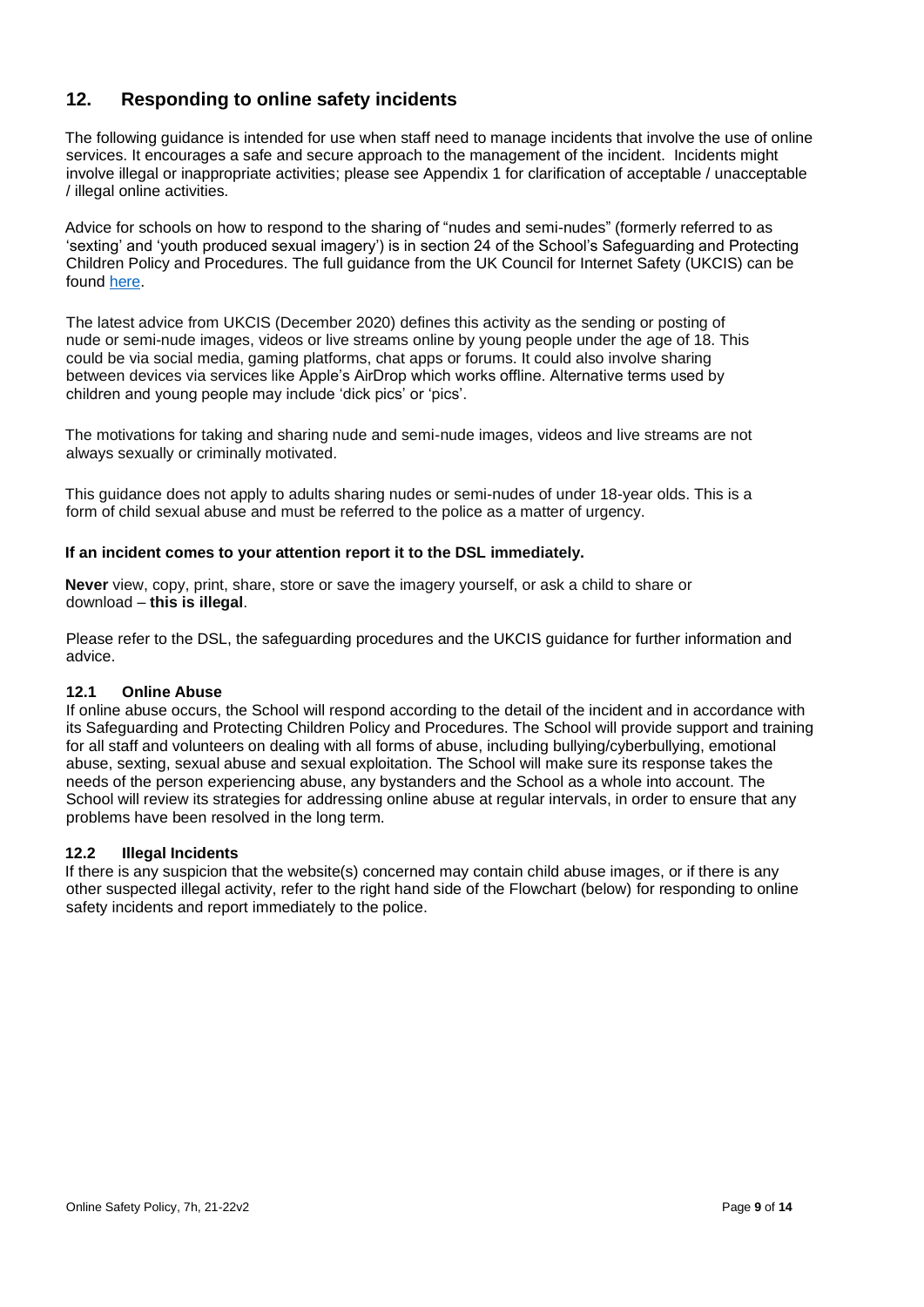

### **12.3 Responding to Other Incidents**

It is hoped that all members of the School community will be responsible users of connected technologies, who understand and follow School policy. However, there may be times when infringements of the policy could take place, through careless or irresponsible or, very rarely, through deliberate misuse.

#### **In the event of suspicion, all steps in this procedure should be followed:**

• Have more than one senior member of staff / volunteer involved in this process. This is vital to protect individuals if accusations are subsequently reported.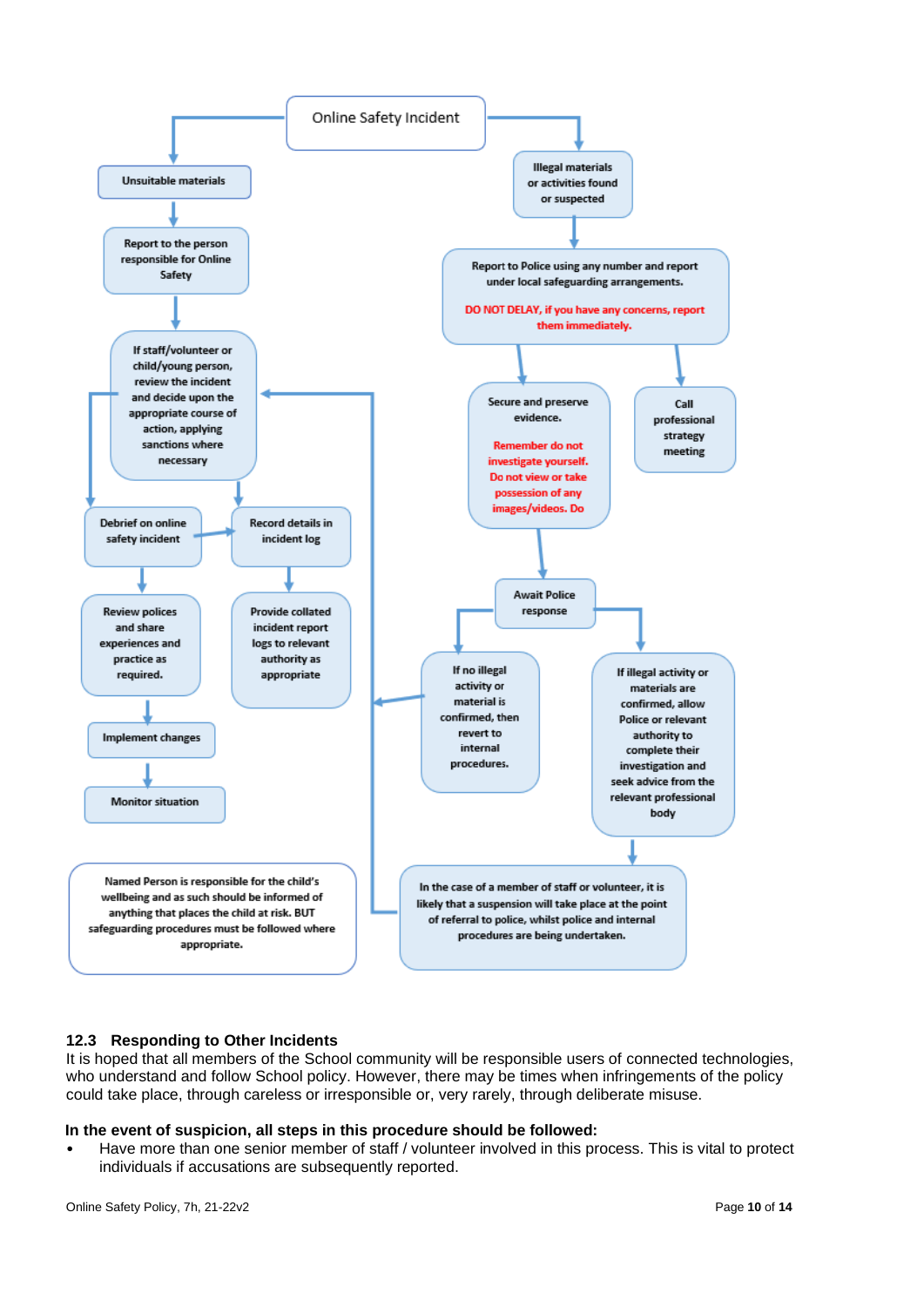- Conduct the procedure using a designated computer that will not be used by young people and if necessary can be taken off site by the police should the need arise. Use the same computer for the duration of the procedure.
- It is important to ensure that the relevant staff should have appropriate internet access to conduct the procedure, but also that the sites and content visited are closely monitored and recorded (to provide further protection).
- Record the url of any site containing the alleged misuse and describe the nature of the content causing concern. It may also be necessary to record and store screenshots of the content on the machine being used for investigation. These may be printed, signed and attached to the form (except in the case of images of child sexual abuse – see below)
- Once this has been completed and fully investigated the group will need to judge whether this concern has substance or not. If it does then appropriate action will be required and could include the following:
	- − Internal response or discipline procedures.
	- − Involvement by Local Authority or national / local organisation (as relevant).
	- − Police involvement and/or action.
- **If content being reviewed includes images of child abuse then the monitoring should be halted and referred to the Police immediately.**
- **Isolate the computer in question as best you can. Any change to its state may hinder a later police investigation.**

It is important that all of the above steps are taken as they will provide an evidence trail for the School and possibly the police and demonstrate that visits to these sites were carried out for child protection purposes. The completed form should be retained by the group for evidence and reference purposes.

### **12.4 Allegations and Sanctions**

Safeguarding allegations or concerns about Staff will be handled in accordance with the Safeguarding and Protecting Children Policy and Procedures. Staff misuse of School ICT systems will be dealt with in accordance with the Disciplinary and Dismissal Procedure.

Pupils' misuse of School ICT systems will be dealt with in accordance with the School's Behaviour, Rewards, Sanctions and Discipline Policy.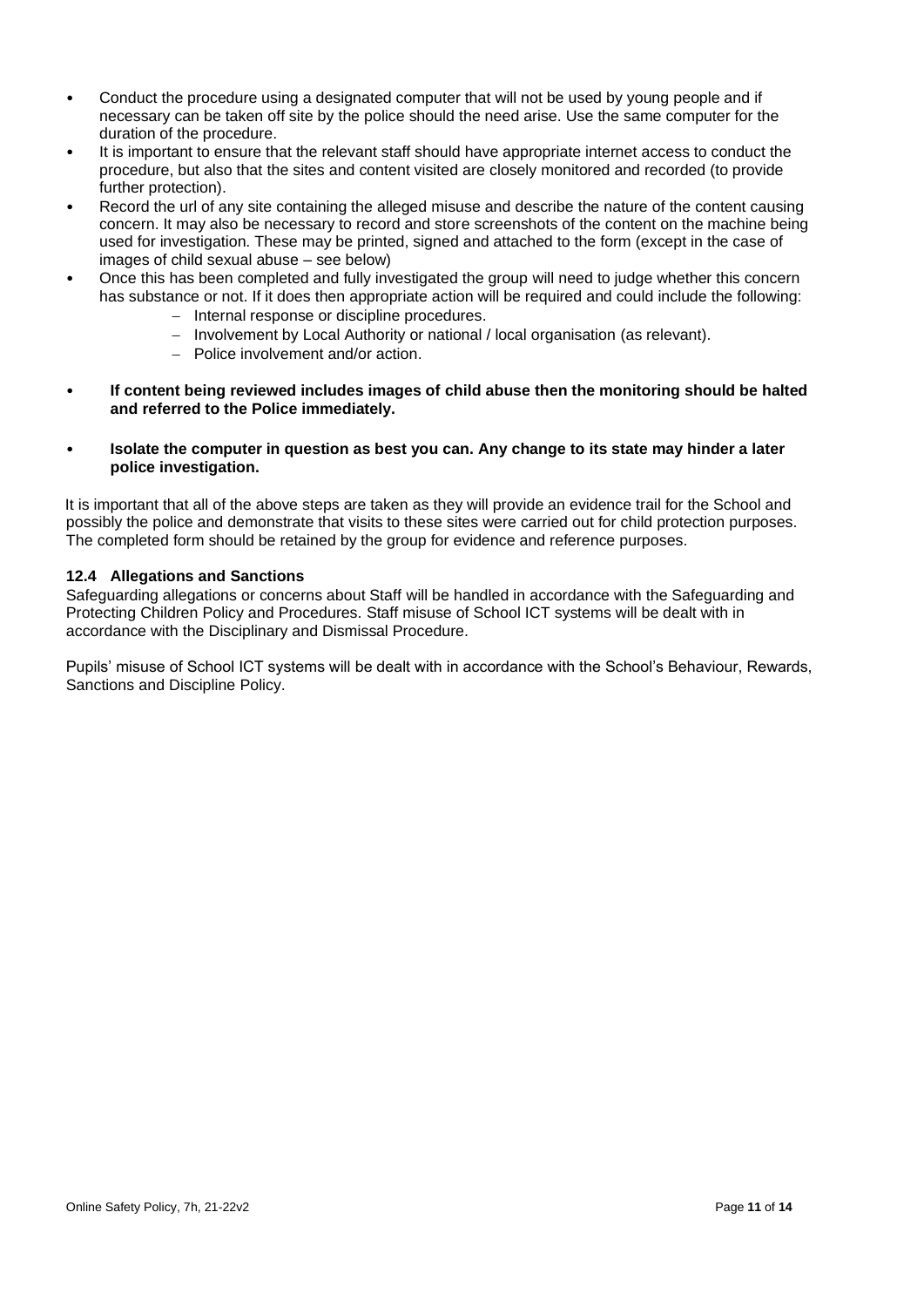### Appendix 1

### **Acceptable, unacceptable and illegal activities**

Some internet activity e.g. accessing child abuse images or distributing racist material is illegal. Other activities e.g. cyber-bullying is a serious breach of St John's School policy and could lead to criminal prosecution. There are however a range of activities which may, generally, be legal but would be inappropriate in a school context, either because of the age of the users or the nature of those activities.

The School believes that the activities referred to in the following section are inappropriate in a school context and that users, as defined below, should not engage in these activities in/or outside the School when using school equipment or systems. The School policy restricts usage as follows: *(see chart on next page)*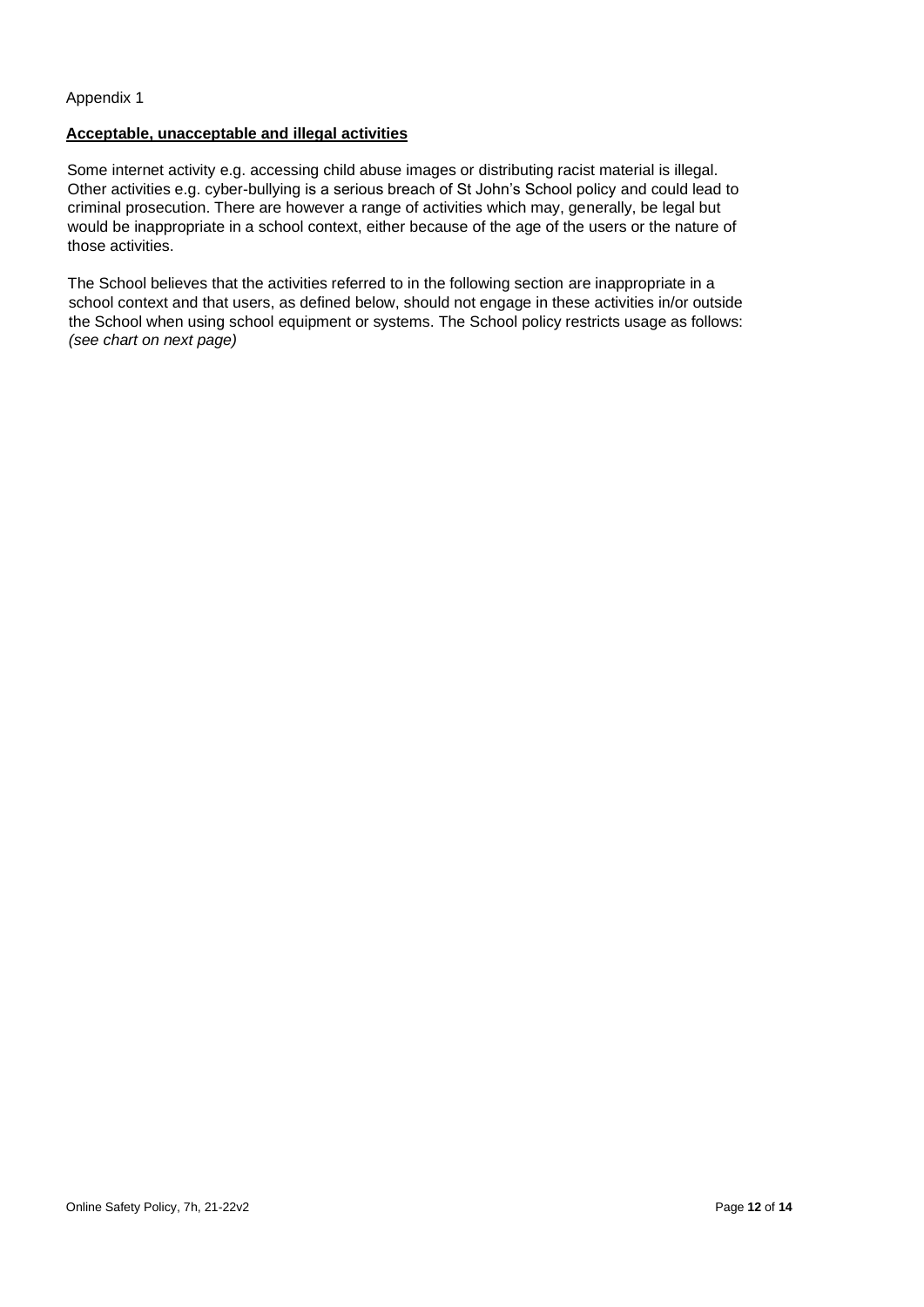|                                                                                                                                                                                                                                                                                                                                                                                                                                                                                                                                                 | <b>User Actions</b>                                                                                                                                                                                                              | Acceptable | at certain times<br>Acceptable | Acceptable for nominated users | Unacceptable | and illegal<br>Unacceptable |
|-------------------------------------------------------------------------------------------------------------------------------------------------------------------------------------------------------------------------------------------------------------------------------------------------------------------------------------------------------------------------------------------------------------------------------------------------------------------------------------------------------------------------------------------------|----------------------------------------------------------------------------------------------------------------------------------------------------------------------------------------------------------------------------------|------------|--------------------------------|--------------------------------|--------------|-----------------------------|
| not visit<br>Internet<br>sites, make,<br>post,<br>download.                                                                                                                                                                                                                                                                                                                                                                                                                                                                                     | Users shall Child sexual abuse images - The making, production or distribution of<br>indecent images of children. Contrary to The Protection of Children<br>Act 1978<br>N.B. refer to guidance about dealing with self-generated |            |                                |                                |              | X                           |
| upload,<br>data                                                                                                                                                                                                                                                                                                                                                                                                                                                                                                                                 | images/sexting-UKSIC Responding to and managing sexting<br>incidents and UKCIS-Sexting in schools and colleges                                                                                                                   |            |                                |                                |              |                             |
| transfer.<br>communica<br>te or pass                                                                                                                                                                                                                                                                                                                                                                                                                                                                                                            | Grooming, incitement, arrangement or facilitation of sexual acts<br>against children Contrary to the Sexual Offences Act 2003.                                                                                                   |            |                                |                                |              | X                           |
| on,<br>material,<br>remarks.<br>proposals<br>or<br>comments<br>that contain<br>or relate to:                                                                                                                                                                                                                                                                                                                                                                                                                                                    | Possession of an extreme pornographic image (grossly offensive,<br>disgusting or otherwise of an obscene character) Contrary to the<br>Criminal Justice and Immigration Act 2008                                                 |            |                                |                                |              | X                           |
|                                                                                                                                                                                                                                                                                                                                                                                                                                                                                                                                                 | Criminally racist material in UK-to stir up religious hatred (or hatred<br>on the grounds of sexual orientation) - contrary to the Public Order<br>Act 1986                                                                      |            |                                |                                |              | X                           |
|                                                                                                                                                                                                                                                                                                                                                                                                                                                                                                                                                 | Pornography                                                                                                                                                                                                                      |            |                                |                                | X            |                             |
|                                                                                                                                                                                                                                                                                                                                                                                                                                                                                                                                                 | Promotion of any kind of discrimination                                                                                                                                                                                          |            |                                |                                | x            |                             |
|                                                                                                                                                                                                                                                                                                                                                                                                                                                                                                                                                 | threatening behaviour, including promotion of physical violence or<br>mental harm                                                                                                                                                |            |                                |                                | X            |                             |
|                                                                                                                                                                                                                                                                                                                                                                                                                                                                                                                                                 | Promotion of extremism or terrorism                                                                                                                                                                                              |            |                                |                                | X            |                             |
|                                                                                                                                                                                                                                                                                                                                                                                                                                                                                                                                                 | Any other information which may be offensive to colleagues or<br>breaches the integrity of the ethos of the school or brings the school<br>into disrepute                                                                        |            |                                |                                | X            |                             |
| Activities that might be classed as cyber-crime under the Computer Misuse Act:<br>Gaining unauthorised access to school networks, data and files, through<br>۰<br>the use of computers/devices<br>Creating or propagating computer viruses or other harmful files<br>۰<br>Revealing or publicising confidential or proprietary information (e.g.<br>۰<br>financial / personal information, databases, computer / network access<br>codes and passwords)<br>Disable/Impair/Disrupt network functionality through the use of<br>computers/devices |                                                                                                                                                                                                                                  |            |                                |                                |              | X                           |